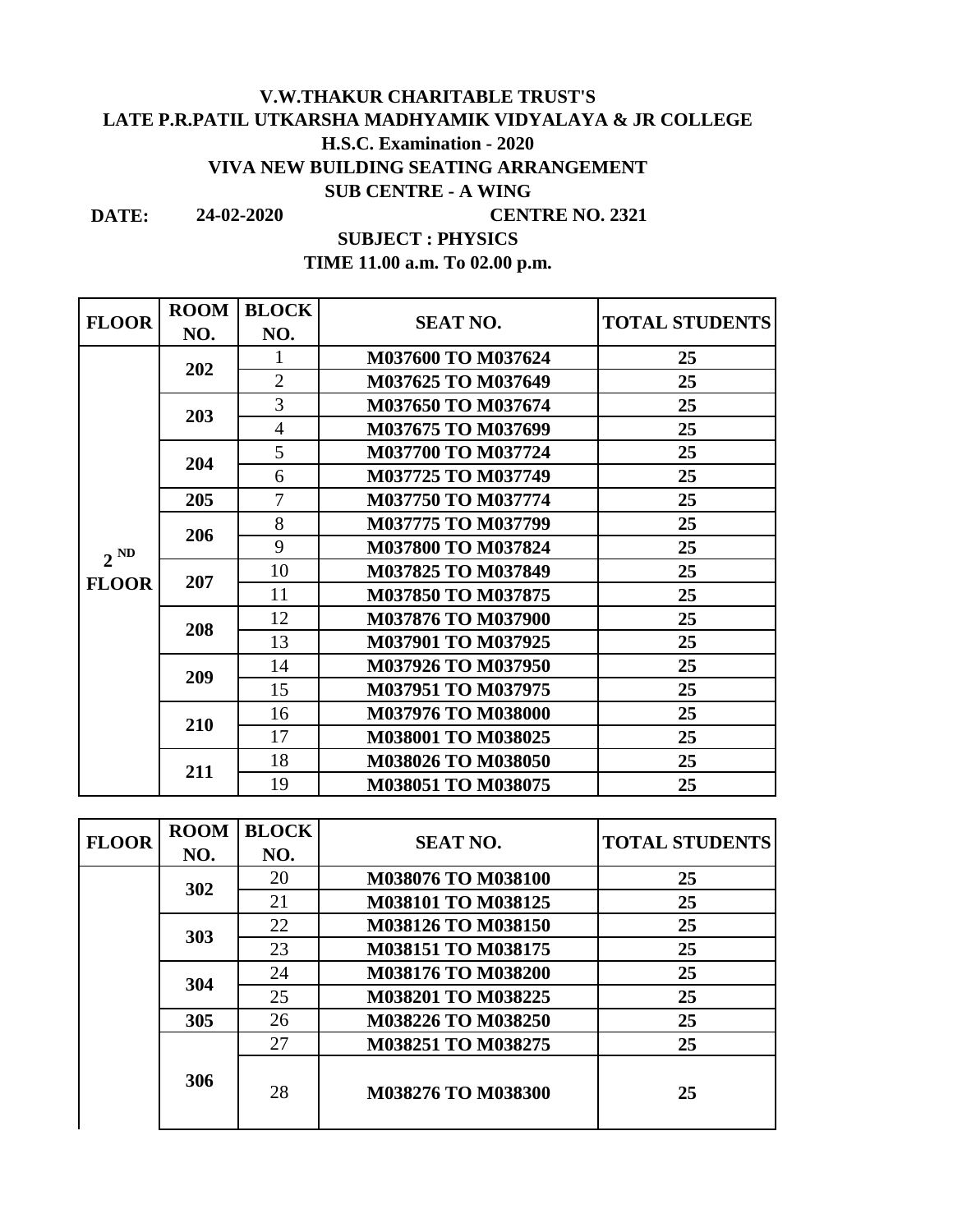| 3 <sup>RD</sup><br><b>FLOOR</b> | 308 | 29 | M038301 TO M038325        | 25 |
|---------------------------------|-----|----|---------------------------|----|
|                                 |     | 30 | M038326 TO M038350        | 25 |
|                                 | 309 | 31 | M038351 TO M038375        | 25 |
|                                 |     | 32 | M038376 TO M038400        | 25 |
|                                 | 310 | 33 | M038401 TO M038425        | 25 |
|                                 |     | 34 | M038426 TO M038451        | 25 |
|                                 | 311 | 35 | M038452 TO M038476        | 25 |
|                                 |     | 36 | <b>M038477 TO M038501</b> | 25 |
|                                 | 312 | 37 | M038502 TO M038526        | 25 |
|                                 | 313 | 38 | M038527 TO M038551        | 25 |
|                                 |     | 39 | M038552 TO M038576        | 25 |
|                                 |     | 40 | M038577 TO M038601        | 25 |
|                                 | 314 | 41 | M038602 TO M038626        | 25 |
|                                 | 315 | 42 | M038627 TO M038651        | 25 |

| <b>FLOOR</b>      | <b>ROOM</b> | <b>BLOCK</b> | <b>SEAT NO.</b>           | <b>TOTAL STUDENTS</b> |
|-------------------|-------------|--------------|---------------------------|-----------------------|
|                   | NO.         | NO.          |                           |                       |
|                   | 403         | 43           | M038652 TO M038676        | 25                    |
|                   |             | 44           | M038677 TO M038701        | 25                    |
|                   | 404         | 45           | M038702 TO M038726        | 25                    |
|                   |             | 46           | M038727 TO M038751        | 25                    |
|                   | 406         | 47           | M038752 TO M038776        | 25                    |
|                   |             | 48           | M038777 TO M038801        | 25                    |
|                   | 407         | 49           | M038802 TO M038826        | 25                    |
|                   |             | 50           | M038827 TO M038851        | 25                    |
|                   | 408         | 51           | M038852 TO M038876        | 25                    |
|                   |             | 52           | M038877 TO M038901        | 25                    |
| $4$ <sup>TH</sup> | 409         | 53           | M038902 TO M038926        | 25                    |
| <b>FLOOR</b>      |             | 54           | M038927 TO M038951        | 25                    |
|                   | 410         | 55           | M038952 TO M038976        | 25                    |
|                   |             | 56           | M038977 TO M039001        | 25                    |
|                   | 411         | 57           | M039002 TO M039026        | 25                    |
|                   |             | 58           | M039027 TO M039051        | 25                    |
|                   | 412         | 59           | M039052 TO M039076        | 25                    |
|                   | 413         | 60           | <b>M039077 TO M039101</b> | 25                    |
|                   |             | 61           | M039102 TO M039126        | 25                    |
|                   | 414         | 62           | M039127 TO M039151        | 25                    |
|                   |             | 63           | M039152 TO M039176        | 25                    |
|                   | 415         | 64           | M039177 TO M039202        | 25                    |